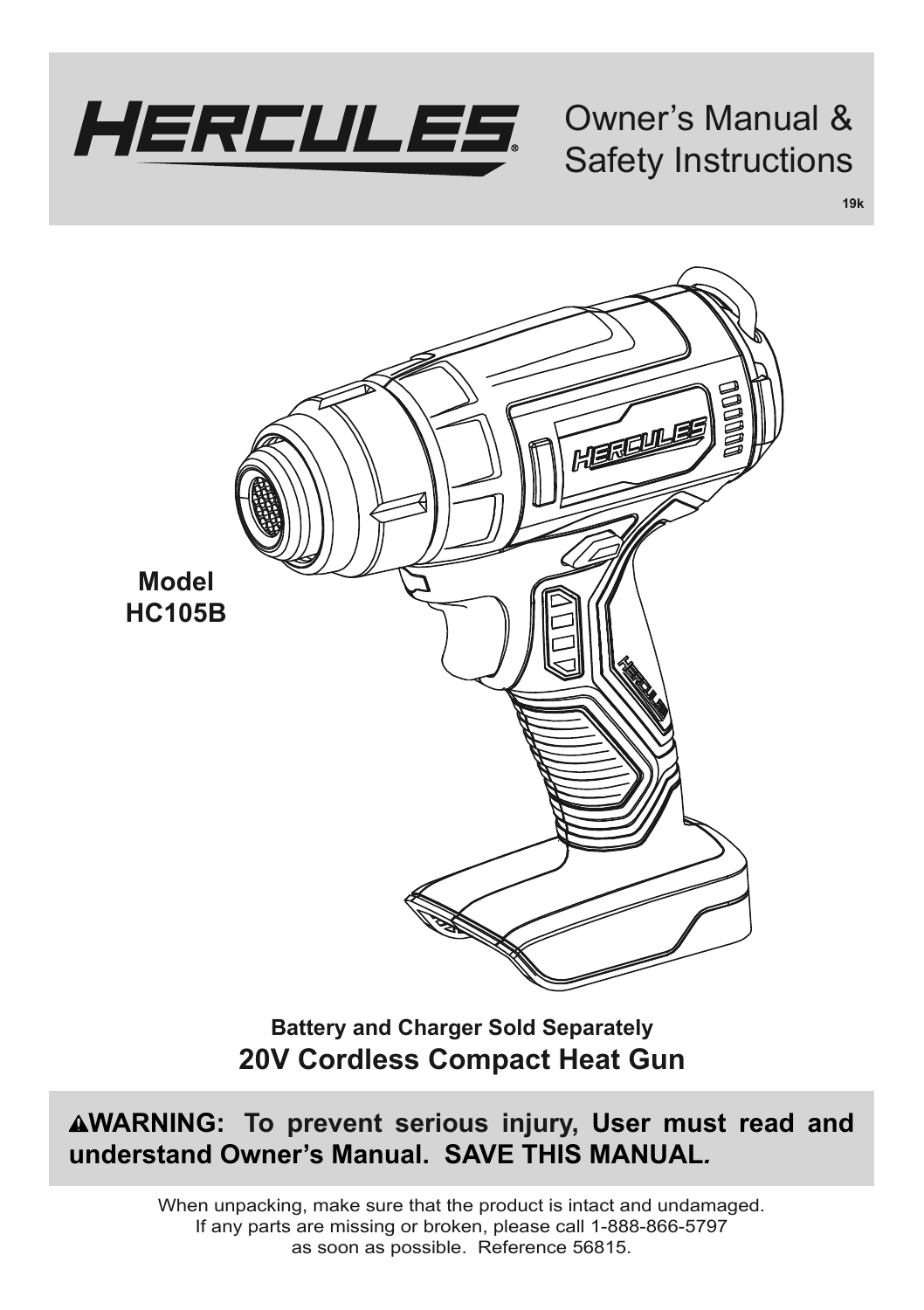# *IMPORTANT SAFETY INSTRUCTIONS*

#### *READ THESE INSTRUCTIONS*

# **AWARNING**

**Read all safety warnings, instructions, illustrations and specifications provided with this power tool.**  *Failure to follow all instructions listed below may result in electric shock, fire and/or serious injury.*

#### **Save all warnings and instructions for future reference.**

*The term "power tool" in the warnings refers to your mains-operated (corded) power tool or battery-operated (cordless) power tool.*

#### *Work Area Safety*

- 1. **Keep work area clean and well lit.**  *Cluttered or dark areas invite accidents.*
- 2. **Do not operate power tools in explosive atmospheres, such as in the presence of flammable liquids, gases or dust.** *Power tools create sparks which may ignite the dust or fumes.*
- 3. **Keep children and bystanders away while operating a power tool.** *Distractions can cause you to lose control.*

## *Electrical Safety*

- 1. Power tool plugs must match the outlet. **Never modify the plug in any way. Do not use any adapter plugs with earthed (grounded) power tools.** Unmodified plugs and matching outlets will reduce risk of electric shock.
- 2. Avoid body contact with earthed or grounded surfaces, such as pipes, radiators, ranges and refrigerators. There is an increased risk of electric shock if your body is earthed or grounded.
- 3. Do not expose power tools to rain or wet conditions. Water entering a power tool will increase the risk of electric shock
- 4. Do not abuse the cord. **Never use the cord for carrying, pulling or unplugging the power tool. Keep cord away from heat, oil, sharp edges or moving parts.** Damaged or entangled cords increase the risk of electric shock.
- 5. When operating a power tool outdoors, use an extension cord suitable for outdoor use. Use of a cord suitable for outdoor use reduces the risk of electric shock.
- 6. If operating a power tool in a damp location is unavoidable, use a ground fault circuit interrupter (GFCI) protected supply. Use of a GFCI reduces the risk of electric shock.

#### *Personal Safety*

- 1. Stay alert, watch what you are doing and use common sense when operating a power tool. **Do not use a power tool while you are tired or under the influence of drugs, alcohol or medication.**  A moment of inattention while operating power tools may result in serious personal injury.
- 2. Use personal protective equipment. **Always wear eye protection.** Protective equipment such as dust mask, non-skid safety shoes, hard hat, or hearing protection used for appropriate conditions will reduce personal injuries.
- 3. Prevent unintentional starting. **Ensure the switch is in the off-position before connecting to power source and/or battery pack, picking up or carrying the tool.** Carrying power tools with your finger on the switch or energizing power tools that have the switch on invites accidents.
- 4. Remove any adjusting key or wrench before turning the power tool on. A wrench or a key left attached to a rotating part of the power tool may result in personal injury.
- 5. Do not overreach. **Keep proper footing and balance at all times.** This enables better control of the power tool in unexpected situations.
- 6. Dress properly. **Do not wear loose clothing or jewelry. Keep your hair, clothing and gloves away from moving parts.** Loose clothes, jewelry or long hair can be caught in moving parts.
- 7. If devices are provided for the connection of dust extraction and collection facilities, ensure these are connected and properly used. Use of dust collection can reduce dust-related hazards.
- 8. Do not let familiarity gained from frequent use of tools allow you to become complacent and ignore tool safety principles. A careless action can cause severe injury within a fraction of a second.
- 9. Only use safety equipment that has been approved by an appropriate standards agency. Unapproved safety equipment may not provide adequate protection. Eye protection must be ANSI-approved and breathing protection must be NIOSH-approved for the specific hazards in the work area.
- 10. Do not leave the tool unattended when the Battery Pack is connected. Turn off the tool, and remove the Battery Pack before leaving.
- 11. This product is not a toy. Keep it out of reach of children.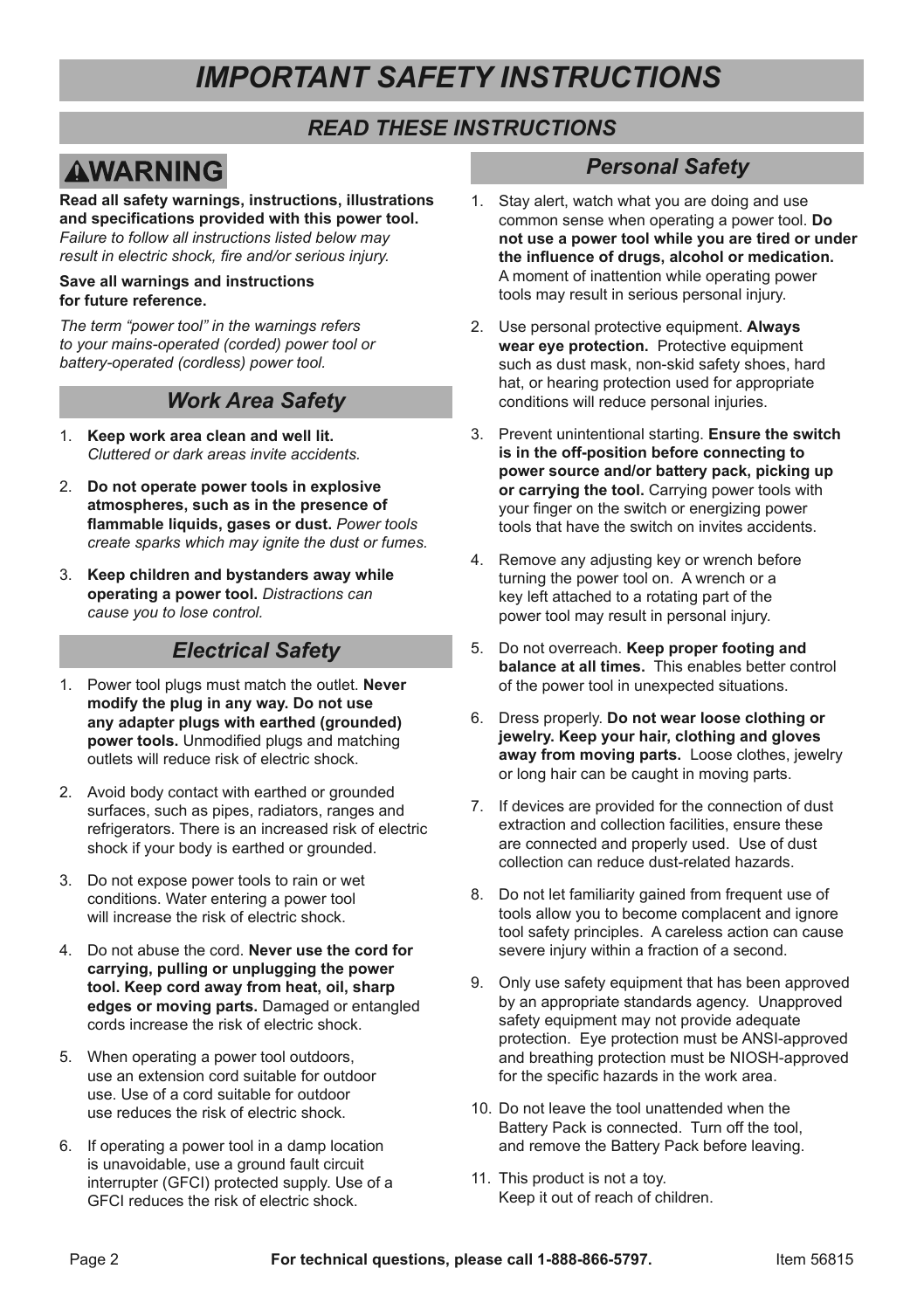- 12. People with pacemakers should consult their physician(s) before use. Electromagnetic fields in close proximity to heart pacemaker could cause pacemaker interference or pacemaker failure.
- 13. The warnings, precautions, and instructions discussed in this instruction manual cannot cover all possible conditions and situations that may occur. It must be understood by the operator that common sense and caution are factors which cannot be built into this product, but must be supplied by the operator.

#### *Power Tool Use and Care*

- 1. Do not force the power tool. **Use the correct power tool for your application.** The correct power tool will do the job better and safer at the rate for which it was designed.
- 2. Do not use the power tool if the switch does not turn it on and off. Any power tool that cannot be controlled with the switch is dangerous and must be repaired.
- 3. Disconnect the plug from the power source and/ or remove the battery pack, if detachable, from the power tool before making any adjustments, changing accessories, or storing power tools. Such preventive safety measures reduce the risk of starting the power tool accidentally.
- 4. Store idle power tools out of the reach of children and do not allow persons unfamiliar with the power tool or these instructions to operate the power tool. Power tools are dangerous in the hands of untrained users.
- 5. Maintain power tools and accessories. **Check for misalignment or binding of moving parts, breakage of parts and any other condition that may affect the power tool's operation. If damaged, have the power tool repaired before use.** Many accidents are caused by poorly maintained power tools.
- 6. Keep cutting tools sharp and clean. Properly maintained cutting tools with sharp cutting edges are less likely to bind and are easier to control.
- 7. Use the power tool, accessories and tool bits etc. **in accordance with these instructions, taking into account the working conditions and the work to be performed.** Use of the power tool for operations different from those intended could result in a hazardous situation.
- 8. Keep handles and grasping surfaces dry, clean and free from oil and grease. Slippery handles and grasping surfaces do not allow for safe handling and control of the tool in unexpected situations.

## *Service*

- 1. Have your power tool serviced by a qualified repair person using only identical replacement parts. This will ensure that the safety of the power tool is maintained.
- 2. Maintain labels and nameplates on the tool. These carry important safety information. If unreadable or missing, contact Harbor Freight Tools for a replacement.

#### *Heat Gun Safety Warnings*

- 1. *Hidden areas behind walls, ceilings, floors, soffit boards, and other panels may contain flammable materials that could be ignited by the heat gun when working in these locations.*  The ignition of these materials may not be readily apparent and could result in property damage and injury to persons. When working in these locations, keep the heat gun moving in a back-and-forth motion. Lingering or pausing in one spot could ignite the panel or the material behind it.
- 2. *Extreme care should be taken when stripping paint.* The peelings, residue and vapors of paint may contain lead, which is poisonous. Any pre-1977 paint may contain lead and paint applied to homes prior to 1950 is likely to contain lead. Once deposited on surfaces, hand-to-mouth contact can result in the ingestion of lead. Exposure to even low levels of lead can cause irreversible brain and nervous system damage; young and unborn children are particularly vulnerable. Before beginning any paint removal process you should determine whether the paint you are removing contains lead. This can be done by your local health department or by a professional who uses a paint analyzer to check the lead content of the paint to be removed. *LEAD BASED PAINT SHOULD ONLY BE REMOVED BY A PROFESSIONAL AND SHOULD NOT BE REMOVED USING A HEAT GUN.*

#### 3. *Persons removing paint should follow these guidelines:*

- a. Move the work piece outdoors. If this is not possible, keep the work area well ventilated. Open the windows and put an exhaust fan in one of them. Be sure the fan is moving the air from inside to outside.
- b. Remove or cover any carpets, rugs, furniture, clothing, cooking utensils and air ducts.
- c. Place drop cloths in the work area to catch any paint chips or peelings. Wear protective clothing such as extra work shirts, overalls and hats.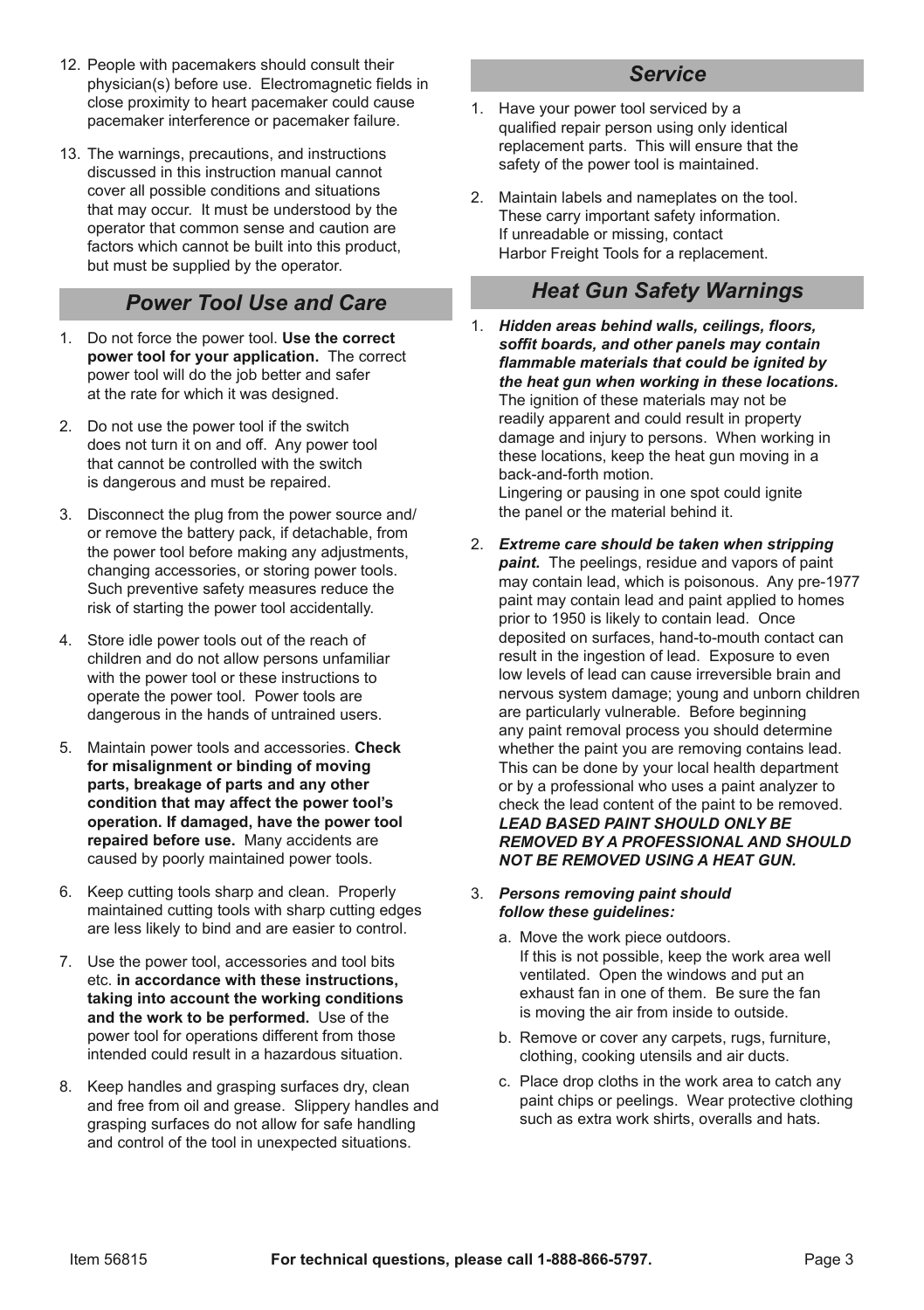- d. Work in one room at a time. Furnishings should be removed or placed in the center of the room and covered. Work areas should be sealed off from the rest of the dwelling by sealed doorways with drop cloths.
- e. Children, pregnant or potentially pregnant women, and nursing mothers should not be present in the work area until the work is done and all clean up is complete.
- f. Wear a dust respirator mask or a dual filter (dust and fume) respirator mask which has been approved by the Occupational Safety and Health Administration (OSHA), the National Institute of Safety and Health (NIOSH), or the United States Bureau of Mines. These masks and replaceable filters are readily available at major hardware stores. Make sure the mask fits. Beards and facial hair may keep masks from sealing properly. Change filters often. **DISPOSABLE PAPER MASKS ARE NOT ADEQUATE.**
- g. Use caution when operating the Heat Gun. Keep the Heat Gun moving, as excessive heat will generate fumes which can be inhaled by the operator.
- h. Keep food and drink out of the work area. Wash hands, arms and face and rinse mouth before eating or drinking. Do not smoke or chew tobacco in the work area.
- i. Clean up all removed paint and dust by wet mopping the floors. Use a wet cloth to clean all walls, sills and any other surface where paint or dust is clinging. **DO NOT SWEEP, DRY DUST OR VACUUM.**  Use a high phosphate detergent or trisodium phosphate (TSP) to wash and mop areas.
- j. At the end of each work session put the paint chips and debris in a double plastic bag, close it with tape or twist ties and dispose of properly.
- k. Remove protective clothing and work shoes in the work area to avoid carrying dust into the rest of the dwelling. Wash work clothes separately. Wipe shoes off with a wet rag that is then washed with the work clothes. Wash hair and body thoroughly with soap and water.
- 4. When working with plastics, varnish, or similar materials, gases develop that are easily flammable and can lead to explosions. Be prepared for flames to develop and keep suitable fire extinguishing means at hand.
- 5. The Nozzle becomes very hot. Do not lay the Heat Gun on flammable surfaces when operating the Gun or immediately after turning the Gun off. Always set the Heat Gun on a flat, level surface so that the Nozzle tip is directed upwards and away from the supporting surface.
- 6. Do not use the Heat Gun near flammable materials.
- 7. Do not point the Heat Gun at people or animals. The intense heat can injure them.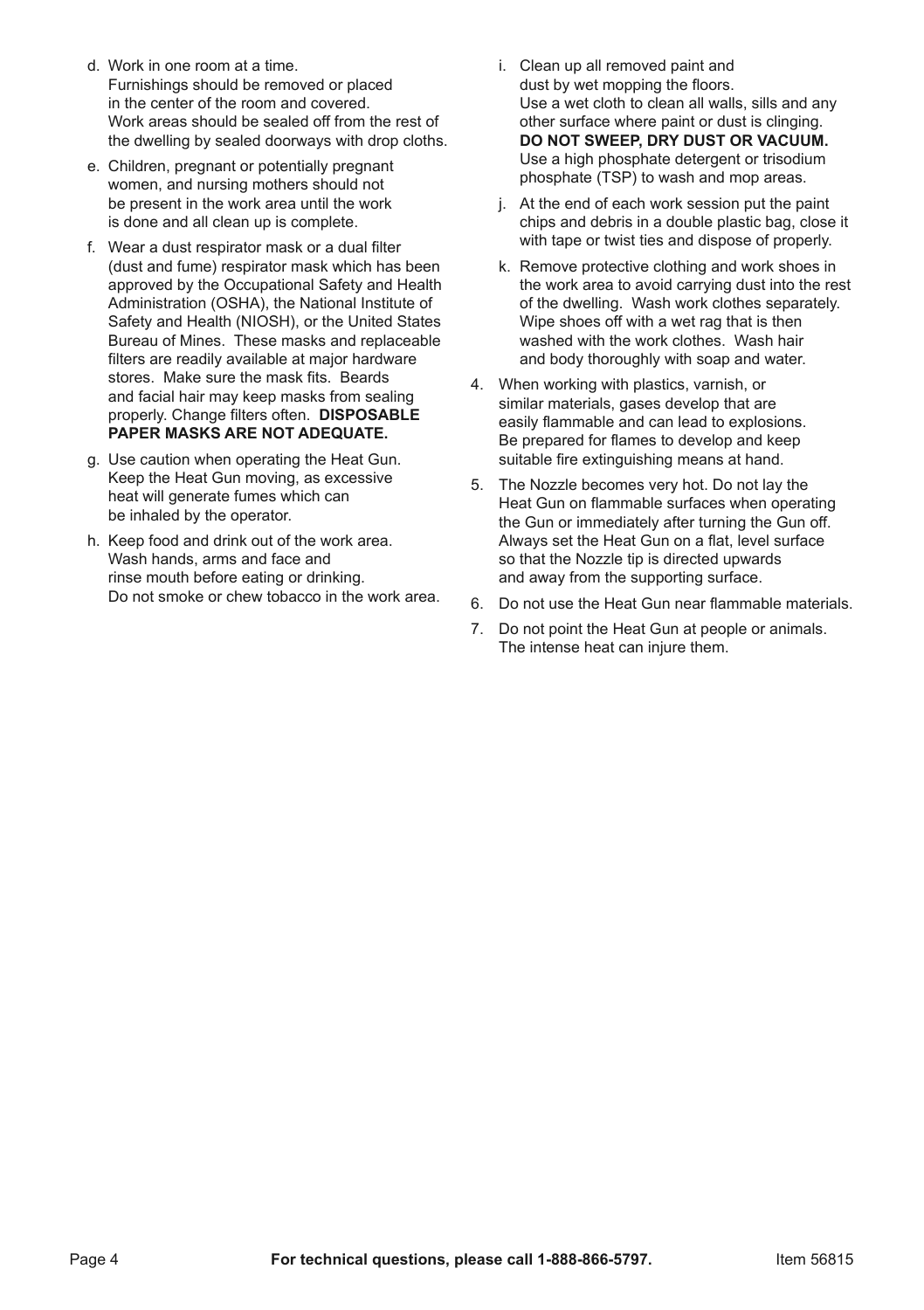#### *Battery tool use and care*

- 1. Prevent unintentional starting. Ensure the switch is in the off-position before connecting to battery pack, picking up or carrying the power tool. Carrying the power tool with your finger on the switch or energizing power tool that have the switch on invites accidents.
- 2. Disconnect the battery pack from the power tool before making any adjustments, changing accessories, or storing power tool. Such preventive safety measures reduce the risk of starting the power tool accidentally.
- 3. Recharge only with the charger specified by the manufacturer. A charger that is suitable for one type of battery pack may create a risk of fire when used with another battery pack
- 4. Use power tools only with specifically designated battery packs. Use of any other battery packs may create a risk of injury and fire.
- 5. When battery pack is not in use, keep it away from other metal objects, like paper clips, coins, keys, nails, screws or other small metal objects, that can make a connection from one terminal to another. Shorting the battery terminals together may cause burns or a fire.
- 6. Under abusive conditions, liquid may be ejected from the battery; avoid contact. If contact accidentally occurs, flush with water. If liquid contacts eyes, additionally seek medical help. Liquid ejected from the battery may cause irritation or burns.
- 7. Do not use a battery pack or power tool that is damaged or modified. Damaged or modified batteries may exhibit unpredictable behavior resulting in fire, explosion or risk of injury.
- 8. Do not expose a battery pack or power tool to fire or excessive temperature. Exposure to fire or temperature above 265°F may cause explosion.
- 9. Follow all charging instructions and do not charge the battery pack or power tool outside of the temperature range specified in the instructions. Charging improperly or at temperatures outside of the specified range may damage the battery and increase the risk of fire.
- 10. Have servicing performed by a qualified repair person using only identical replacement parts. This will ensure that the safety of the product is maintained.
- 11. Do not modify or attempt to repair the power tool or the battery pack except as indicated in the instructions for use and care.

12. The battery Charger gets hot during use. The Charger's heat can build up to unsafe levels and create a fire hazard if it does not receive adequate ventilation, due to an electrical fault, or if it is used in a hot environment. Do not place the Charger on a flammable surface. Do not obstruct any vents on the Charger. **Especially avoid placing the Charger on carpets and rugs; they are not only flammable, but they also obstruct vents under the Charger.**  Place the Charger on a stable, solid, nonflammable surface (such as a stable metal workbench or concrete floor) at least 1 foot away from all flammable objects, such as drapes or walls. Keep a fire extinguisher and a smoke detector in the area. Frequently monitor the Charger and Battery Pack while charging.

#### *Lithium Battery Safety Warnings*



- 1. Lithium batteries store a large amount of energy and will vent fire or explode if mistreated:
- 2. Keep Battery Pack dry.
- 3. DO NOT DO ANY OF THE FOLLOWING TO THE BATTERY PACK:
	- **Open,**
	- **Drop,**
	- **Short-circuit,**
	- **Puncture,**
	- **Incinerate, or**
	- **Expose to temperatures greater than 265°F.**
- 4. Charge Battery Pack only according to its Charger's instructions.
- 5. Inspect Battery Pack before every use; do not use or charge if damaged.
- 6. Contains Li-Ion battery. Battery must be recycled or disposed of properly. Do not open, crush, heat above 140° F or incinerate.

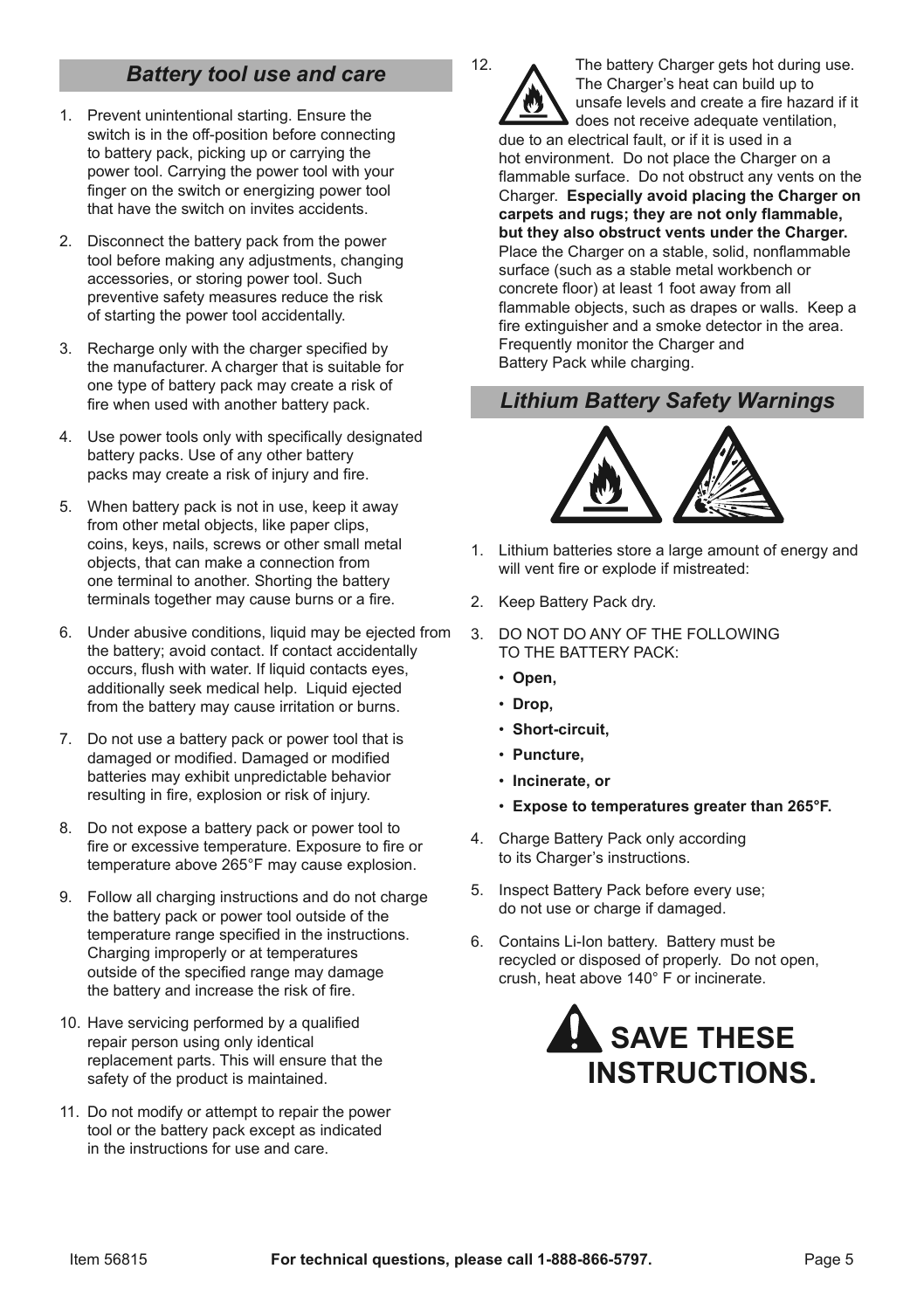#### *Grounding*

# **AWARNING**

**TO PREVENT ELECTRIC SHOCK AND DEATH FROM INCORRECT GROUNDING: Check with a qualified electrician if you are in doubt as to whether the outlet is properly grounded. Do not modify the power cord plug provided with the charger. Do not use the charger if the power cord or plug is damaged. If damaged, have it repaired by a service facility before use. If the plug will not fit the outlet, have a proper outlet installed by a** 

**qualified electrician.**

#### *Extension Cords*

Extension cords must not be used with this item's Charger.

### *Symbology*

|              | Double Insulated                                                                                                                                 |  |
|--------------|--------------------------------------------------------------------------------------------------------------------------------------------------|--|
|              | Volts                                                                                                                                            |  |
|              | <b>Alternating Current</b>                                                                                                                       |  |
|              | Amperes                                                                                                                                          |  |
| no xxxx/min. | No Load Revolutions<br>per Minute (RPM)                                                                                                          |  |
|              | <b>WARNING marking concerning Risk</b><br>of Eye Injury. Wear ANSI-approved<br>safety goggles with side shields.                                 |  |
|              | Read the manual before<br>set-up and/or use.                                                                                                     |  |
|              | <b>WARNING</b> marking<br>concerning Risk of Fire.<br>Do not cover Charger<br>ventilation ducts.<br>Charge on fireproof surface only.            |  |
|              | WARNING marking concerning<br>Risk of Electric Shock.<br>Properly connect Charger's power<br>cord to appropriate outlet.                         |  |
|              | WARNING marking concerning<br>Risk of Explosion.<br>Do not puncture, short, or open<br>battery packs and do not charge<br>damaged battery packs. |  |

# *Warning Symbols and Definitions*

**This is the safety alert symbol. It is used to alert you to potential personal injury hazards. Obey all safety messages that follow this symbol to avoid possible injury or death.**



**Indicates a hazardous situation which, if not avoided, will result in death or serious injury.**



**Indicates a hazardous situation which, if not avoided, could result in death or serious injury.**

**ACAUTION** 

**Indicates a hazardous situation which, if not** 

**avoided, could result in minor or moderate injury.**

**NOTICE** 

**Addresses practices not related to personal injury.**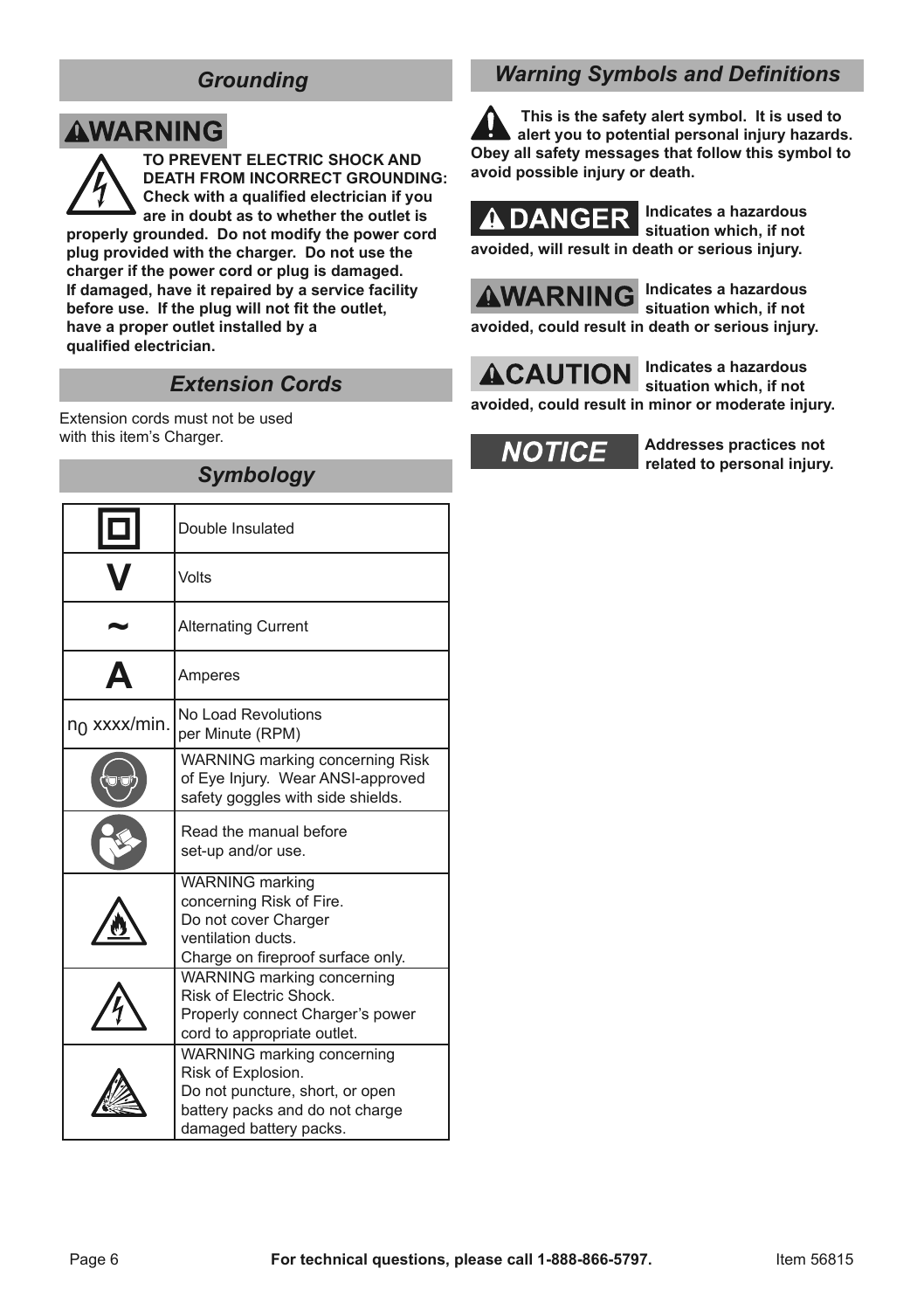## *Specifications*

| <b>Battery Charger</b> | Hercules 20V Li-ion<br>(sold separately) |
|------------------------|------------------------------------------|
| <b>Battery Pack</b>    | Hercules 20V Li-ion<br>(sold separately) |
| Maximum Temperature    | $905^{\circ}$ F                          |

## *Setup - Before Use:*



**Read the ENTIRE IMPORTANT SAFETY INSTRUCTIONSsection at the beginning of this manual including all text under subheadings therein before set up or use of this product.**

#### *Charging*

Charge battery after unpacking and before using this tool. Follow instructions included with battery charger (Battery Pack and Charger sold separately).

# *Functions*



# *Operating Instructions*



**Read the ENTIRE IMPORTANT SAFETY INSTRUCTIONS section at the beginning of this manual including all text under subheadings therein before set up or use of this product.**

#### *Workpiece and Work Area Set Up*

- 1. Designate a work area that is clean and well-lit. The work area must not allow access by children or pets to prevent distraction and injury.
- 2. Secure loose workpieces using a vise or clamps (not included) to prevent movement while working.
- 3. There must not be hazardous objects, such as utility lines or foreign objects, nearby that will present a hazard while working.
- 4. Remove all flammable and heat sensitive materials from the work area.
- 5. Plan an insulated, non-flammable surface for the heat gun to cool down on after use.
- 6. Keep multiple class ABC fire extinguishers readily accessible while working and while workpiece cools.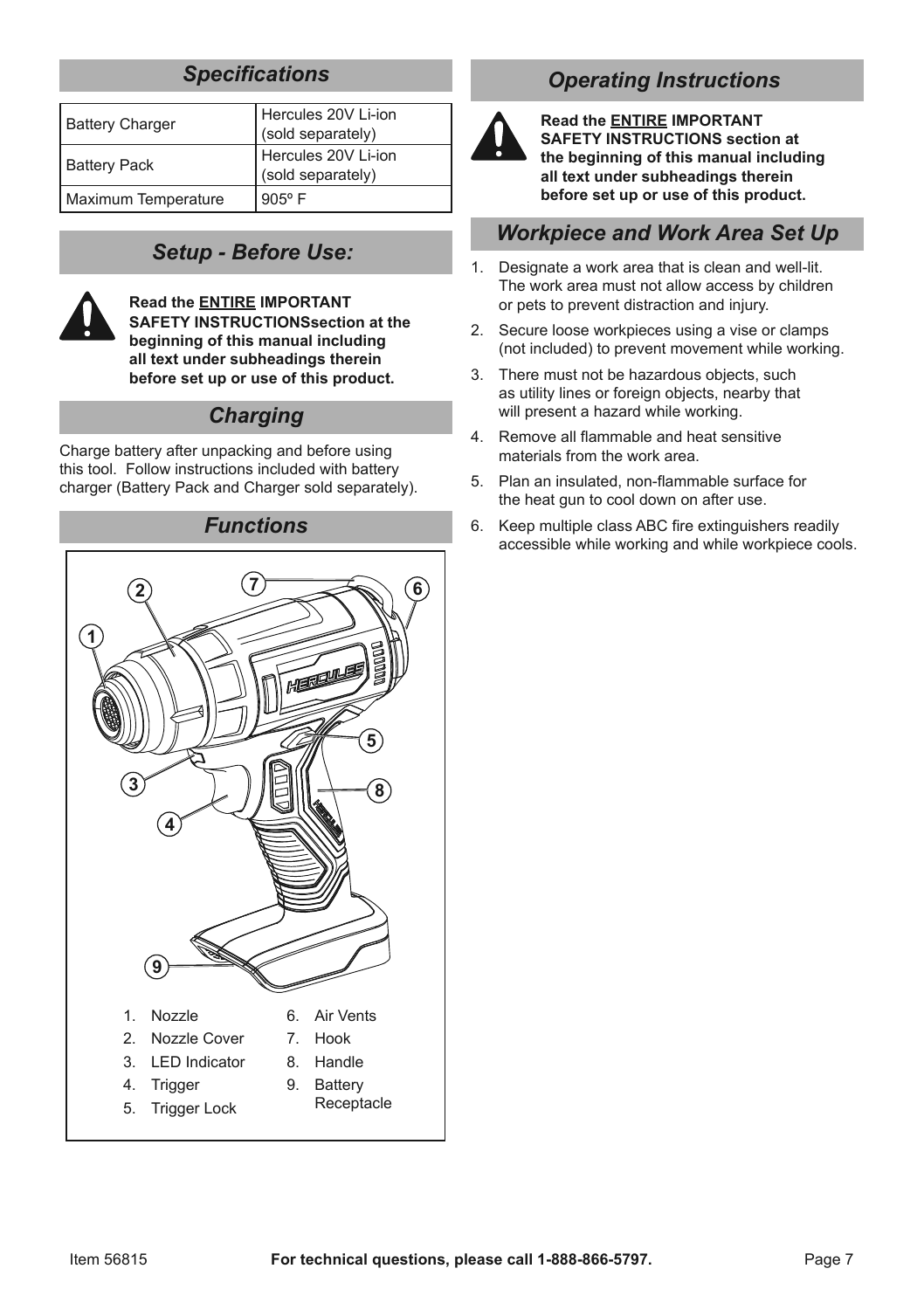### *Tool Changing*

# **AWARNING**

**TO PREVENT SERIOUS INJURY FROM ACCIDENTAL OPERATION: Make sure that the Trigger is in the off-position**  and remove its Battery Pack before **performing any procedure in this section.**

#### *Accessory Nozzles*

#### **WARNING! Only use the accessories included with the Heat Gun. Other accessories may damage the tool, become stuck, or not be secured properly.**

- 1. The Heat Gun can be used alone or with an accessory nozzle attached.
	- a. To attach an accessory nozzle, push it into the Heat Gun nozzle.
	- b. To remove the accessory nozzle, turn off Heat Gun and allow it to cool. Grasp the Nozzle Cover and turn it counter clockwise to eject the accessory nozzle onto a nonflammable surface, away from people.



**WARNING! Risk of burns! The Accessory Nozzle becomes very hot when the Heat Gun is in use and remains hot for a while after use. Allow it to cool out of reach of people and animals.** 

2. Three accessory nozzles are provided:



- a. Use the Flat Nozzle to dry paint or to peel off self-adhesive tapes/stickers.
- b. Use the Reflector Nozzle for shrinking heatshrink tubing or bending PVC pipe.
- c. Use the Concentration Nozzle for soldering/ de-soldering electronic components.

#### *Hook*

1. Hook may be used to hang heat gun, if desired.



- 2. To open, grasp hook and pull up. Then turn leg clockwise to access hook. Hook will self-retract downward.
- 3. Return hook leg to holder when not in use.

#### *Setting and Testing*

- 1. Make sure that the Trigger is in the off-position, then attach the Battery Pack.
- 2. Release the Trigger Lock button by pressing it to the left or right and then squeeze the Trigger. The Trigger must be squeezed for the Heat Gun to operate.
- 3. Continue squeezing the Trigger for at least one minute.
- 4. If abnormal noise/vibration occurs or the Heat Gun does not heat, have the problem corrected before further use.
- 5. Release Trigger and remove Battery Pack.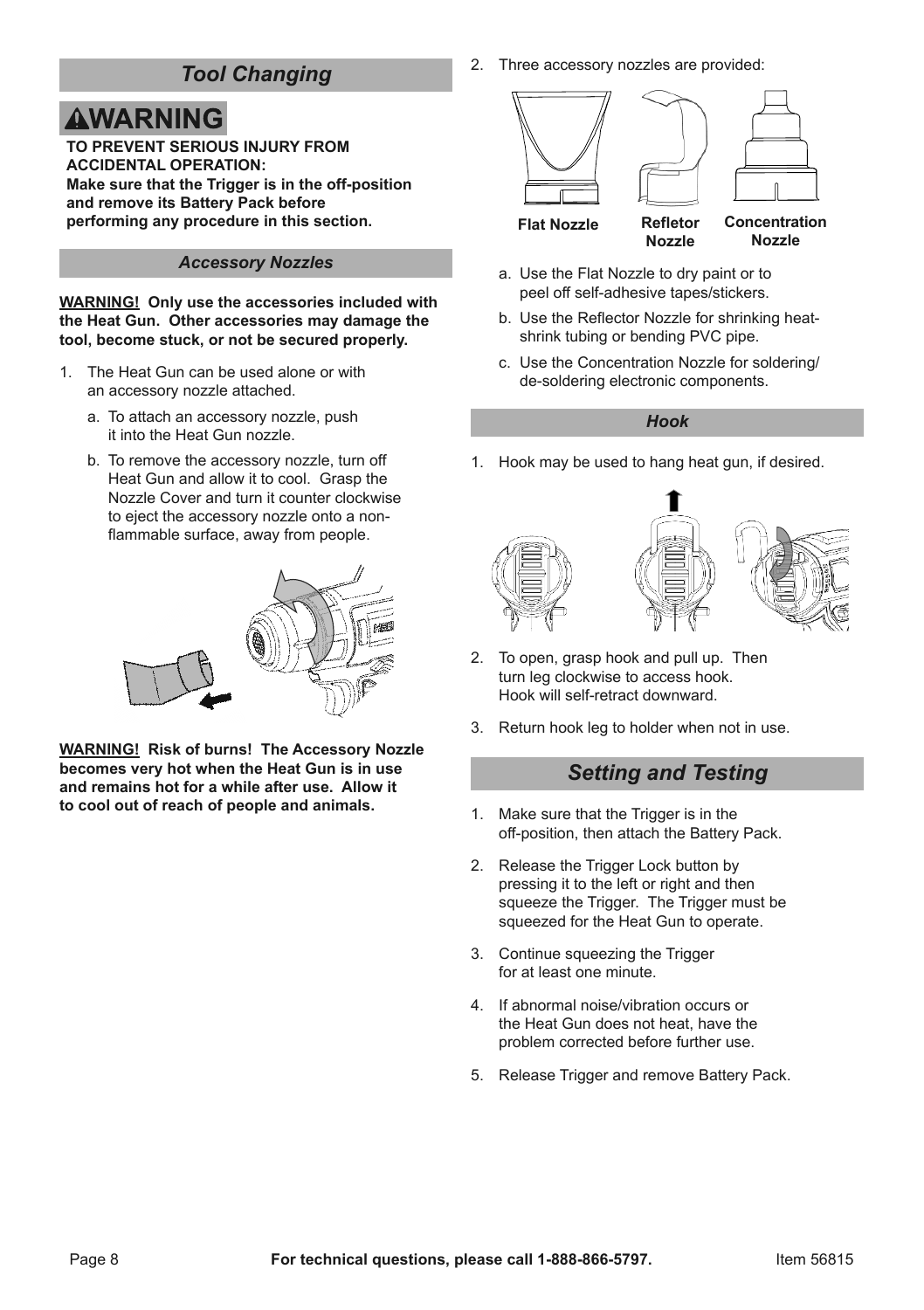## *General Instructions for Use*

- 1. Make sure that the Trigger is in the off-position, then attach the Battery Pack by sliding it into the Battery Receptacle until it clicks in place. Remove the Battery by pressing its Latch and pulling the battery out.
- 2. Attach Accessory Nozzle, if desired.
- 3. To start the Heat Gun, release the Trigger Lock button by pressing it to the left or right and then squeeze the Trigger. The Trigger must be squeezed for the Heat Gun to operate.



4. Squeeze the Trigger for one minute, allowing the Heat Gun's output to build up to the desired heat level. The LED Indicator will light when the Heat Gun is operating.

**WARNING! To prevent serious injury do not leave the Heat Gun unattended while pointed at surfaces or objects.**

**CAUTION! Do not touch work area with the Heat Gun; it could scorch or ignite.**

#### **CAUTON! Do not block Air Vents when the Heat Gun is in use; it could cause the tool to overheat**.

- 5. Before moving or storing the Heat Gun, or changing accessory nozzles, release Trigger and allow time for the tool to cool down on an insulated, non-flammable surface.
	- a. After releasing the Trigger, the internal fan will continue to run, cooling down the tool. The LED Indicator will flash for about 6 seconds before the tool is automatically turned off.
	- b. When the tool is completely off, the LED Indicator will extinguish.

**CAUTION! After use, do not touch Nozzle until it has had time to cool.**

#### **CAUTION! Do not leave work area until Heat Gun has cooled. Be alert for indications of concealed fire.**

6. After use, allow time for the Heat Gun to cool then disconnect the Battery Pack. Disconnect Accessory Nozzle. Clean, then store the Heat Gun indoors out of children's reach.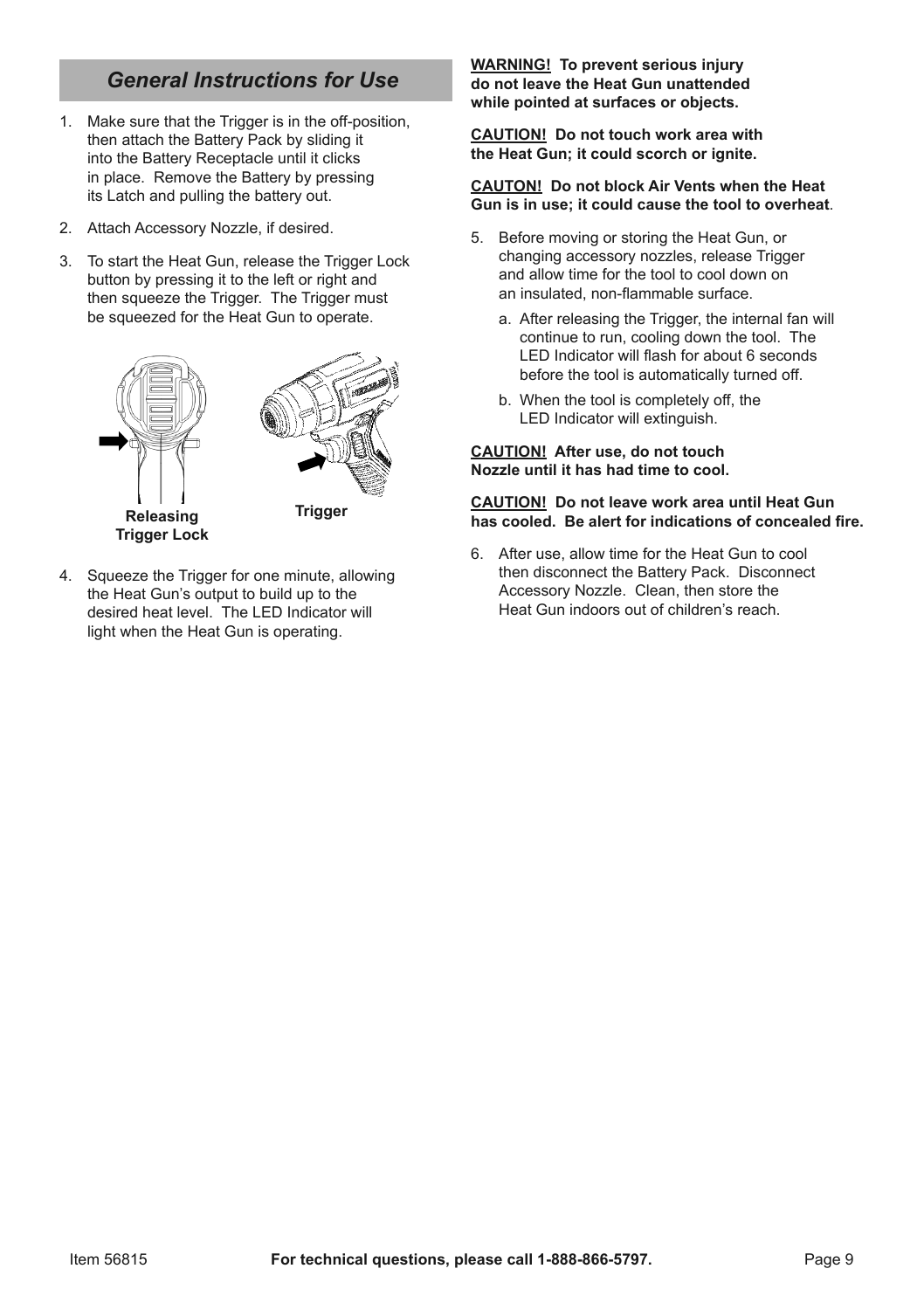## *MAINTENANCE AND SERVICING*



**Procedures not specifically explained in this manual must be performed only by a qualified technician.**

# **AWARNING**

**TO PREVENT SERIOUS INJURY FROM ACCIDENTAL OPERATION: Make sure that the Trigger is in the off-position and remove its Battery Pack before performing any procedure in this section.**

**TO PREVENT SERIOUS INJURY FROM TOOL FAILURE: Do not use damaged equipment. If abnormal noise or vibration occurs, have the problem corrected before further use.**

#### *Cleaning, Maintenance, and Lubrication*

- 1. **BEFORE EACH USE,** inspect the general condition of the tool. Check for:
	- leaking, swollen, or cracked battery pack,
	- loose hardware
	- misalignment or binding of moving parts
	- cracked or broken parts
	- any other condition that may affect its safe operation.
- 2. **AFTER USE,** wipe external surfaces of the tool with clean cloth.
- 3. Disconnect battery pack and store battery pack, charger, and tool in dry, indoor area out of reach of children and away from metal objects (i.e., paperclips, coins) to prevent shorting.
- 4. Contains Li-Ion battery. Battery must be recycled or disposed of properly. Do not open, crush, heat above 140° F or incinerate.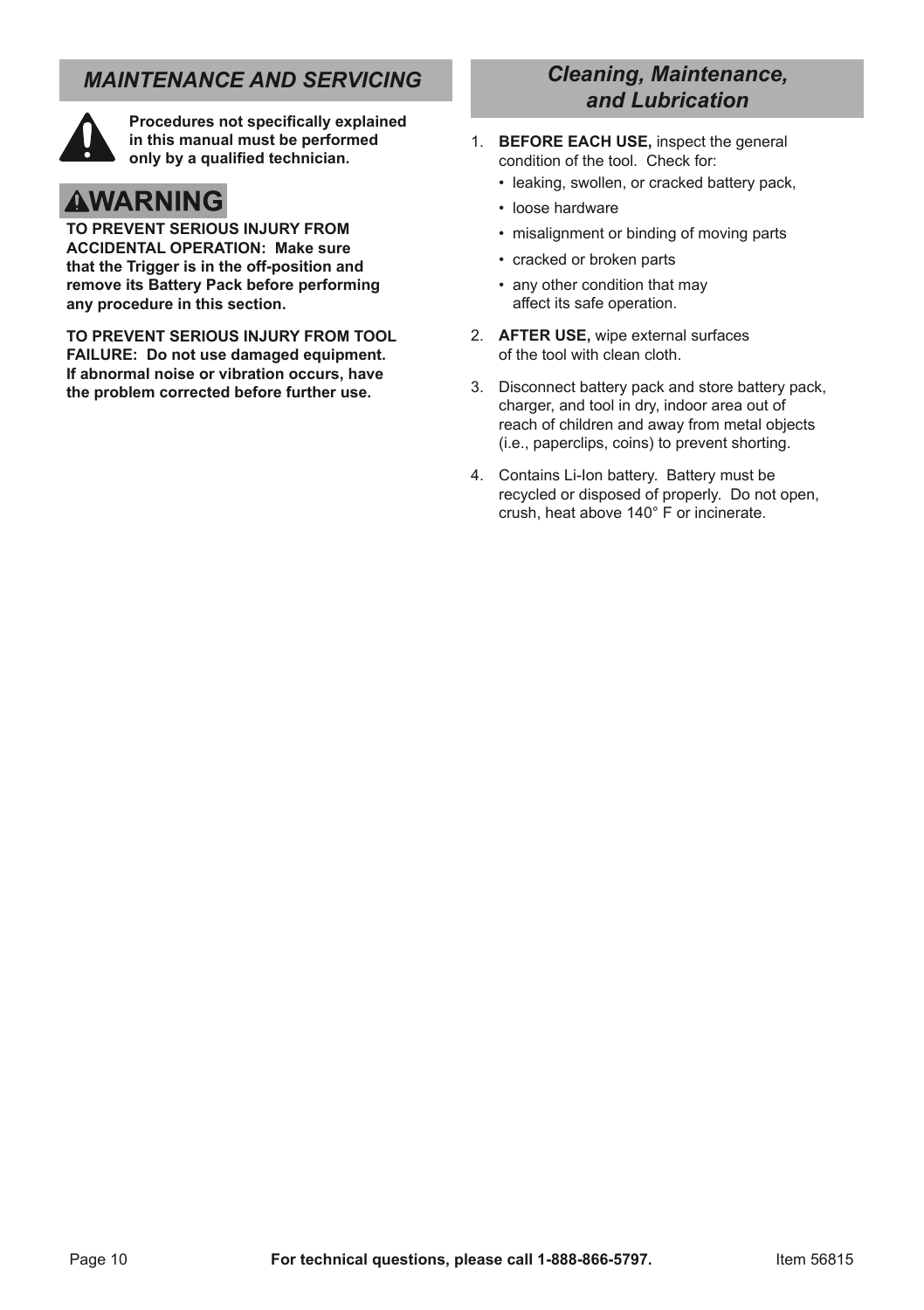## *Troubleshooting*

| <b>Problem</b>                                                  | <b>Possible Causes</b>                                                      | <b>Likely Solutions</b>                                                                                                                                                                                      |
|-----------------------------------------------------------------|-----------------------------------------------------------------------------|--------------------------------------------------------------------------------------------------------------------------------------------------------------------------------------------------------------|
| Tool will not start.<br>Battery Pack not properly<br>connected. |                                                                             | 1. Remove Battery Pack, make sure there are no<br>obstructions, reinsert the Battery Pack according<br>to its shape (it should only fit one way), and press<br>firmly until the Battery Pack locks in place. |
|                                                                 | 2. Battery Pack not properly<br>charged.                                    | 2. Make sure Charger is connected and<br>operating properly. Give enough time for<br>Battery Pack to recharge properly.                                                                                      |
|                                                                 | 3. Battery Pack burnt-out.                                                  | 3. Dispose of old Battery Pack properly or recycle.<br>Replace Battery Pack.                                                                                                                                 |
|                                                                 | 4. Internal damage or wear.<br>(Carbon brushes or<br>Trigger, for example.) | 4. Have technician service tool.                                                                                                                                                                             |
| Tool operates slowly.                                           | 1. Forcing tool to work too fast.                                           | 1. Allow tool to work at its own rate.                                                                                                                                                                       |
|                                                                 | 2. Battery Pack wearing out.                                                | 2. Dispose of old Battery Pack properly or recycle.<br>Replace Battery Pack.                                                                                                                                 |
| Excessive noise<br>or rattling.                                 | Internal damage or wear. (Carbon<br>brushes or bearings, for example.)      | Have technician service tool.                                                                                                                                                                                |
| Overheating.                                                    | 1. Forcing tool to work too fast.                                           | Allow tool to work at its own rate.<br>1                                                                                                                                                                     |
|                                                                 | 2. Blocked motor housing vents.                                             | 2. Wear ANSI-approved safety goggles and<br>NIOSH-approved dust mask/respirator while<br>blowing dust out of motor using compressed air.                                                                     |
| Unsatisfactory<br>results.                                      | Inappropriate heat for task.                                                | Adjust heat setting or distance to<br>workpiece to compensate.                                                                                                                                               |
|                                                                 |                                                                             |                                                                                                                                                                                                              |



**Follow all safety precautions whenever diagnosing or servicing the tool. Disconnect Battery Pack and Charger power supply before service.**